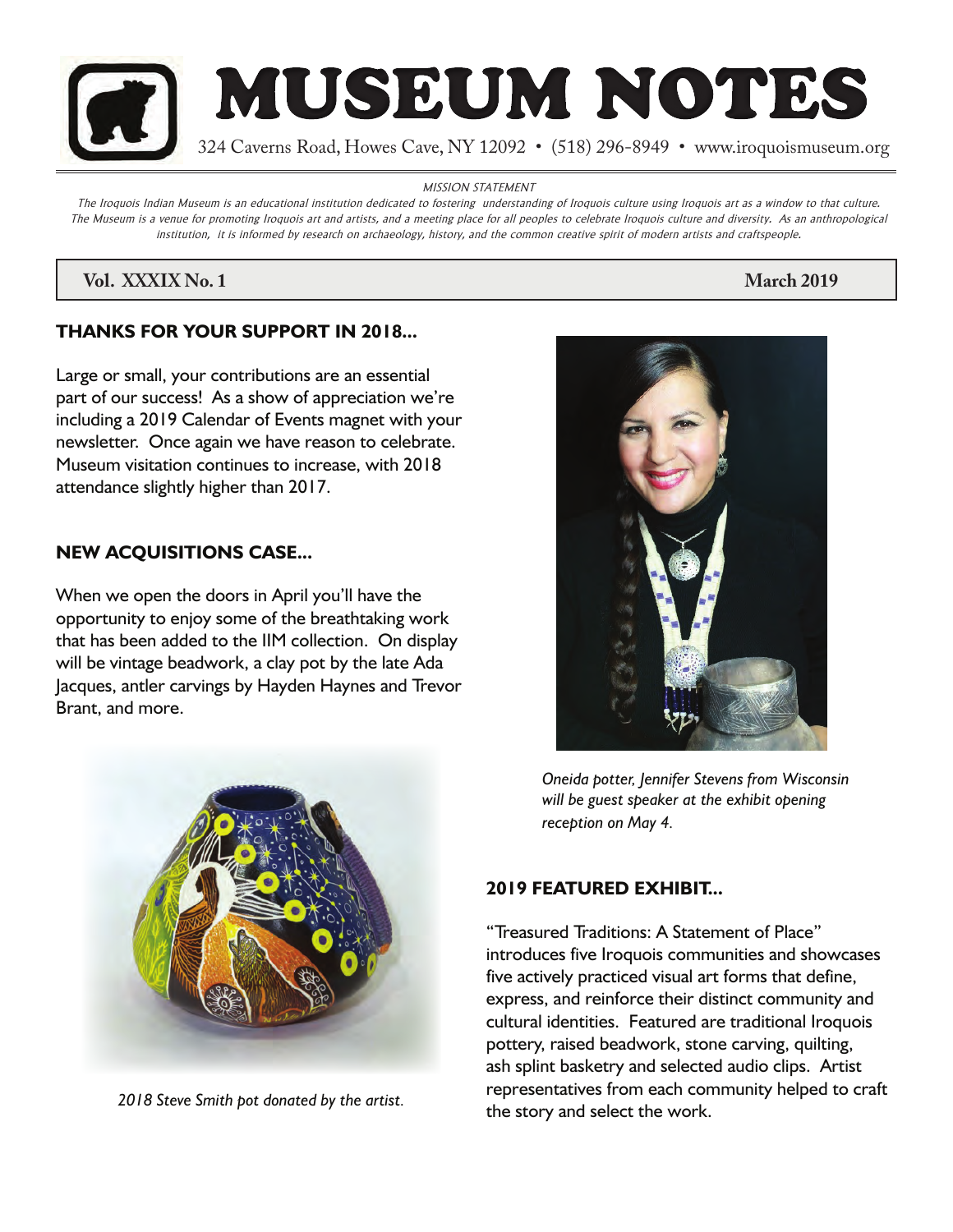### **MUSEUM NOTES Page 2**

#### **VOLUNTEERS NEEDED...**

There are many different jobs at the IIM that need an extra set of hands. Before you know it we will have a busy schedule with school groups and need volunteers to assist students in making cornhusk dolls, beading a necklace, or creating miniature clay pots. Once spring is here we will need volunteers to help in our Nature Park spreading wood chips on paths, building walkways and viewing sites, and putting out signage. Volunteers also help us with preparing materials for hands on experiences in the Children's Museum, stuffing envelopes for mailings, or painting walls for new exhibits. We need someone who is very tech savvy and can help with our online Museum shop. Special events, such as our annual Festival, depend on volunteers to ensure a safe and enjoyable visit for all. We have a small but active group of volunteers but we need many more people to make it all work. If you are interested, please email Christina Hanks at iroquoismuseumchanks@gmail.com She will get back to you and sign you up.

# **ONLINE COLLECTION...**

With funding from the Institute of Museum & Library Services we have photographed nearly the entire ethnographic collection and created an online database. The collection is now available to view online at: iroquoismuseum.pastperfectonline.com. A link can also be found on our website www.iroquoismuseum.org under the "Museum" tab. We have received a second 2 year grant from IMLS to complete the project.



 *Little Boy has been sharing his expertise as photographer's assistant for the online collection project.*



#### **BEHIND THE SCENES & ON THE ROAD!...**

- In December and January IIM staff served as technical advisor for an upcoming episode of *Billions* on the television network Showtime.
- IIM collaborated with the Old Stone Fort and Palatine House to produce The Schoharie County Heritage Experience, a bus tour that includes all 3 sites. In February, Chris Hanks traveled to the 2019 Brown Coach /Upstate Travel Show to promote this new venture.
- IIM assisted with content and loaned artwork to the NYS Office of General Services for their new exhibit in the NYS Capital Building.
- Marketing Coordinator Alicia Burnett updated our website, adding links to our most recent past exhibits with more to come.
- Volunteer Yvaine Melito and Cultural Interpreter Brenda LaForme joined in the fun at the 8th Annual Snow Festival on Saturday, February 9 at the Blenheim-Gilboa Visitors Center with a booth distributing information about the Museum and an activity for young visitors.
- Curator of Exhibitions, Colette Lemmon traveled to the new Seneca-Iroquois National Museum at Allegany on Feb 23 to serve as a judge for an art exhibit showcasing the work of Haudenosaunee youth ages  $15 - 24$ .
- IIM partnered with Greene County Council on the Arts, serving Greene, Columbia, and Schoharie Counties to offer reciprocal membership discounts to members of either organization and promote the Museum more broadly.
- Brenda LaForme travelled to the Park School in Brookline, MA on March 8 to present a program to their 3rd grade class.
- Brenda will also share her stories and cultural knowledge on April 4th at a Unitarian Universalist Women's Alliance luncheon in Scotia.
- Brenda & Colette will attend a Museum Association of NY Conference in Cooperstown on April 7 and present a roundtable discussion on the quandary of stereotypes in museum environments.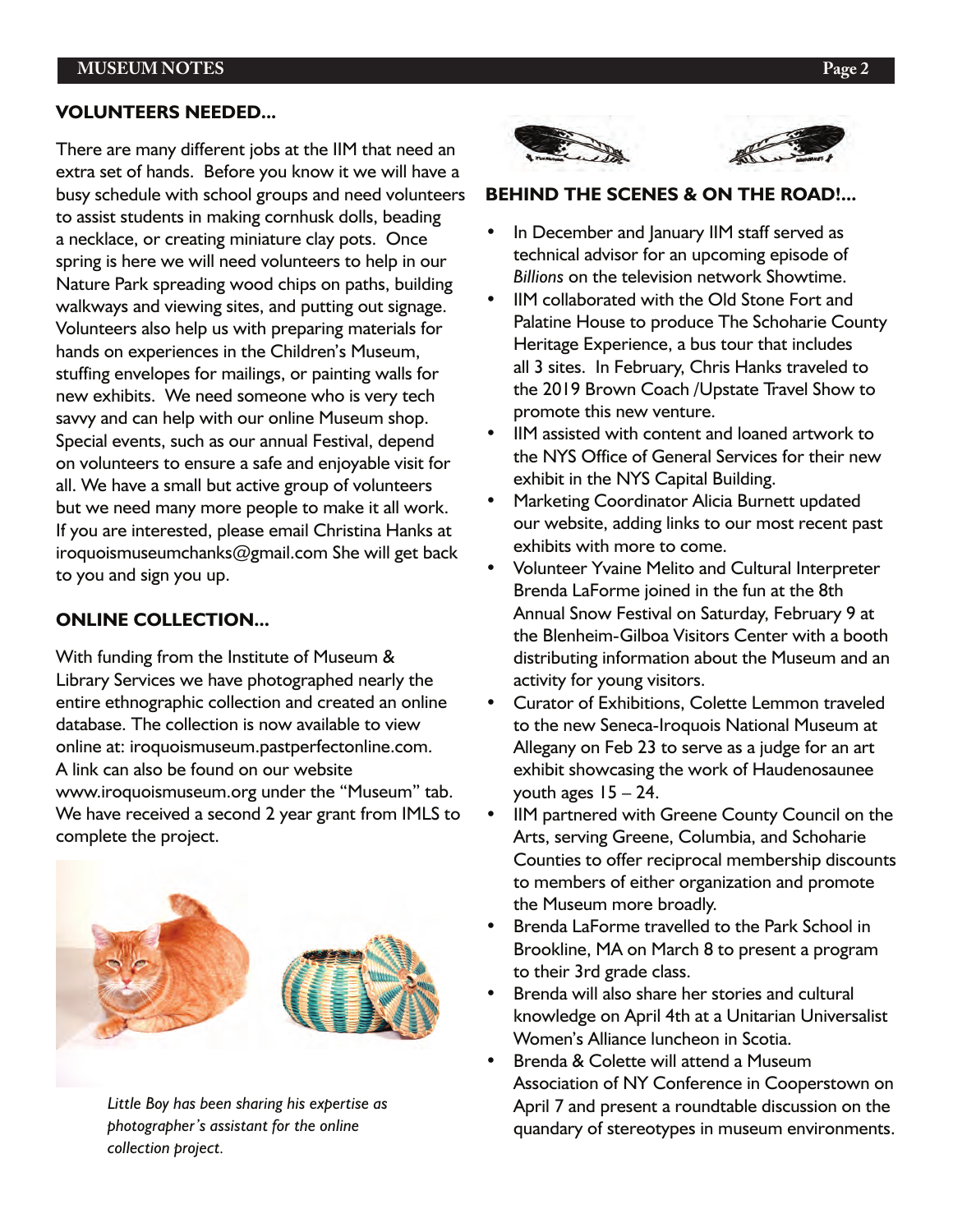#### **MUSEUM NOTES Page 3**

#### **FINANCIAL STATEMENT 2018**

The Iroquois Indian Museum is a not-for-profit 501(c)3 corporation. Funding comes from individual & business contributions, memberships, grants, foundations, admissions, shop sales, benefits and events, and investment income.

|                                       | Jan - Dec 18 |
|---------------------------------------|--------------|
| <b>Support &amp; Revenue</b>          |              |
| <b>Admissions</b>                     | \$42,000.00  |
| <b>Contributions</b>                  | \$79,300.00  |
| <b>Festivals</b>                      | \$14,800.00  |
| Grants                                | \$48,300.00  |
| <b>Membership</b>                     | \$20,200.00  |
| <b>Shop</b>                           | \$37,100.00  |
| Other                                 | \$2,800.00   |
| <b>TOTAL SUPPORT &amp; REVENUE</b>    | \$244,500.00 |
| <b>Operating Expense</b>              |              |
| <b>Artist Honorarium &amp; Travel</b> | \$16,000.00  |
| <b>Interest on Mortgages</b>          | \$16,100.00  |
| <b>Principal on Mortgages</b>         | \$12,350.00  |
| <b>Payroll</b>                        | \$113,300.00 |
| Utilities/Repairs/Maintenance         | \$15,650.00  |
| <b>Shop</b>                           | \$21,100.00  |
| <b>Insurance</b>                      | \$11,500.00  |
| <b>Public Relations</b>               | \$10,300.00  |
| <b>Contractual Services</b>           | \$13,000.00  |
| Other                                 | \$13,300.00  |
| <b>TOTAL OPERATING EXPENSES</b>       | \$242,775.00 |



We want to share with our members our annual financial statement. Forty percent of income comes from memberships and contributions, twenty percent from competitive state and federal grants, and the remaining from earned income such as admissions, shop sales and special events. As you can see our members are an important source of financial support for the Museum through their contributions, membership fees and other expenditures.

We receive no annual commitment of support from the county, state or federal government. Our Endowment at the end of 2018 was valued at \$317,500. Should it be necessary to cover expenses we can draw up to 5% in a particular year of its appreciated value. We did not draw monies from the Endowment in 2018.

Forty seven percent of our expense is for payroll. We have a staff of nine, five of whom work three days a week. Four are seasonal workers. Twelve percent of our expense is the principle and interest for our mortgage. The remaining forty-one percent pays for visiting artists, researching and mounting yearly exhibitions, promotion, insurance, utilities and maintenance, etc.

The trustees are very appreciative of a staff that is dedicated to educating the public and promoting Iroquois creativity. Trustees work with the staff to assist in projects and fund-raising. The yearly exhibitions and public programs are all professionally conceived and presented.

Volunteers are essential to the Museum and allow us to have a productive archeology department and busy education programs for school children. We are currently attempting to increase the number of volunteers to assist the Museum in many areas of our operation. If you are interested in learning more about the Museum's finances, please contact Steph Shultes at info@iroquoismuseum.org.